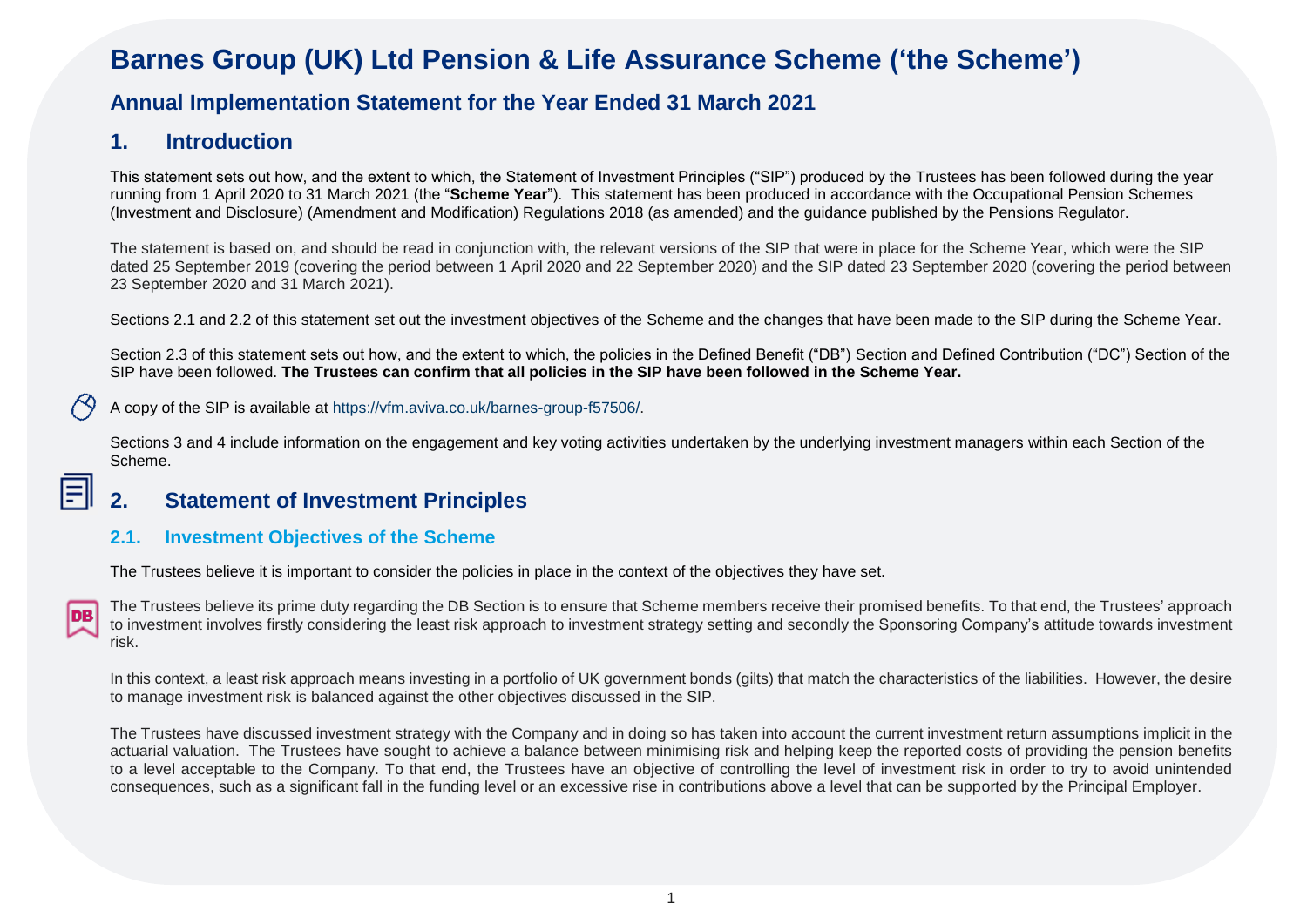For the DC section of the Scheme, the Trustees recognise that members have differing investment needs, that these may change during the course of their working **DC** lives and that they may have differing attitudes to risk. The Trustees consider their primary objective in respect of the DC Section to be to make available a range of investment funds which enable members to construct a portfolio that meets their own needs and risk tolerances.

The Trustees also recognise that members may not believe themselves qualified, or may not wish to make their own investment decisions. As such, the Trustees have made available a default lifestyle option. The Trustees acknowledge that this strategy will not meet the needs of every individual member.

The Trustees periodically review the suitability of the options provided and from time to time will change or introduce additional investment funds as appropriate.

Members can combine the investment funds in any proportion in order to determine the balance between different kinds of investments. This will also determine the expected return on a member's assets and should be related to the member's own risk appetite and tolerances. Each of the available funds is considered to be diversified across a reasonable number of underlying holdings/issuers.

### **2.2. Review of the SIP**

During the year, the Trustees reviewed and amended the Scheme's SIP, taking formal advice from its Investment Consultant (Mercer Limited ("Mercer")). A revised SIP was agreed, dated 23 September 2020, reflecting the new requirements under The Occupational Pension Scheme (Investment and Disclosure) (Amendment) Regulations 2019, including:

- How the arrangements with the asset managers incentivise them to align their investment strategies and decisions with the Trustees' investment policies.
- How those arrangements incentivise the asset managers to make decisions based on assessments about medium to long-term financial and non-financial performance of an issuer of debt or equity and to engage with issuers of debt or equity in order to improve their performance in the medium to long-term.
- How the method (and time horizon) of the evaluation of the asset managers' performance and the remuneration of asset managers are in line with the Trustees' investment policies.
- How the Trustees monitors "portfolio turnover costs" incurred by the asset managers.
- The duration of the arrangements with the asset managers.

The revised SIP also reflects the changes to the DB Section's investment arrangements that were implemented in June 2020, whereby the DB Section was derisked from an allocation of 90% equity and 10% bonds to an allocation of 100% bonds.

Finally, as required by legislation, the Trustees have prepared a SIP in respect of the DC Section's default strategy. This is set out in the appendix to the main SIP.

#### **2.3. Assessment of how the policies in the SIP have been followed during the Scheme Year**

The information provided in this section highlights the work undertaken by the Trustees during the year, as well as over the longer term where relevant, and sets out how this work followed the Trustees' policies in the SIP (dated 23 September 2020).

# **In summary, it is the Trustees' view that the policies in the SIP have been followed during the Scheme Year.**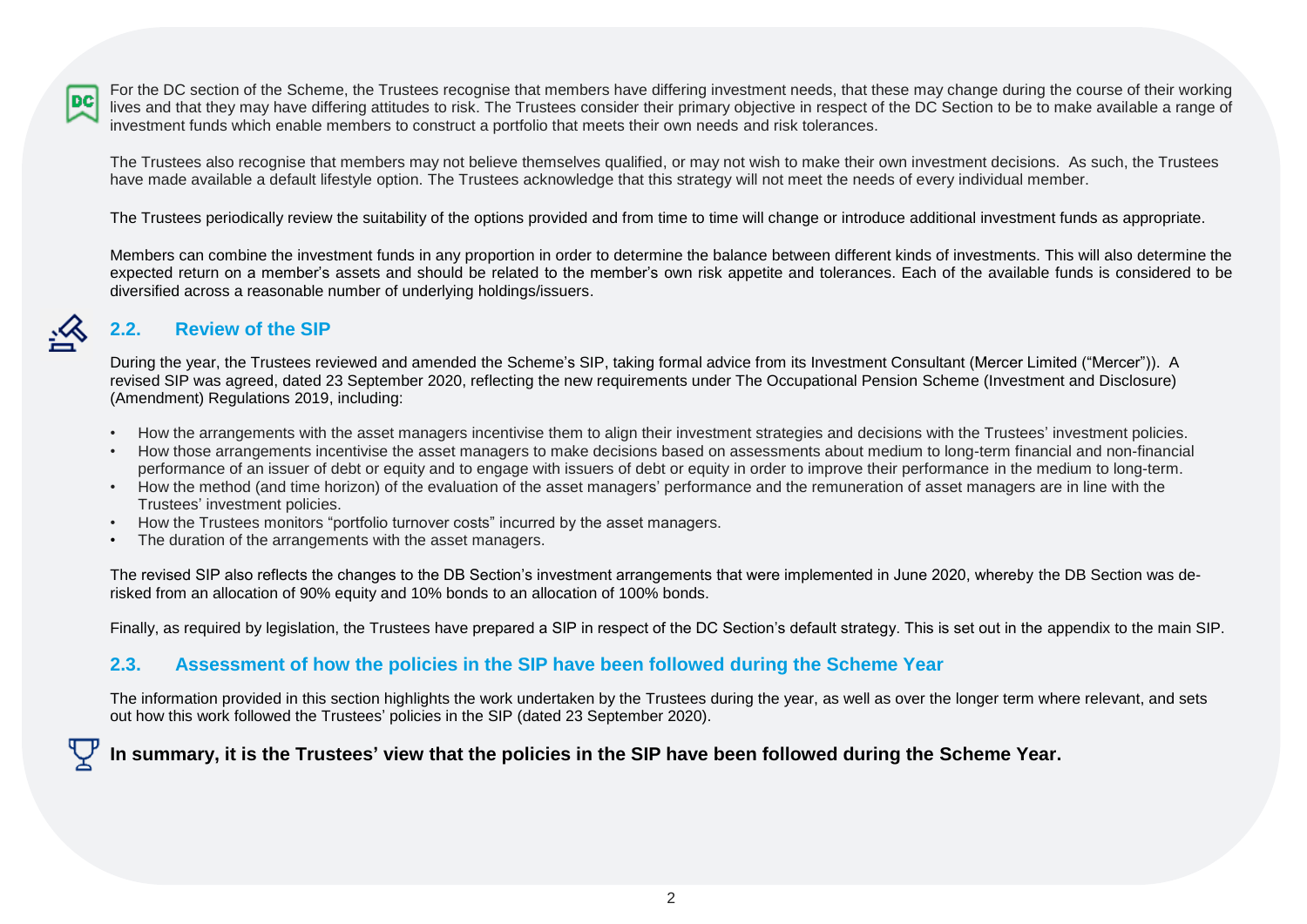

#### **Securing compliance with the legal requirements about choosing investments**

**Policy**

As required by legislation, the Trustees consult a suitably qualified person when making investment selections by obtaining written advice from the Investment Consultant. The policy is detailed in Sections 1 and 3 of the SIP, which applies to the DB and DC Sections of the Scheme.

#### **How has this policy been met over the Scheme Year?**

In June 2020, the Trustees reduced investment risk and restructured the investment strategy of the DB Section in order to provide greater protection against movements in the estimated cost of securing benefits with an insurance company, in line with advice from the Investment Consultant. This involved disinvesting the residual equity assets and using the proceeds to help restructure the bond portfolio. The restructuring involved investments into two new funds managed by the incumbent investment manager. The Trustees received advice from its Investment Consultant confirming the suitability of the new investments.

The Trustees made no changes to the appointed investment manager over the year.

### **Realisation of Investments**

#### **Policy**

The Trustees' policy is that there should be sufficient liquidity within the Scheme's assets to meet short term cashflow requirements in the majority of foreseeable circumstances, so that realisation of assets will not disrupt the Scheme's overall investment policy. The policy is set out in Section 9 of the SIP.

#### **How has this policy been met over the Scheme Year?**

Over the year, the DB Section held a diversified portfolio consisting of readily-realisable assets. The Trustees continue to consider there to be sufficient liquidity to meet both the short-term and longer-term cashflow requirements of the Scheme.

The Trustees have taken advice from the Investment Consultant on where to source liquidity to meet the DB Section's cashflow requirements.

All of the DB Section's investments are weekly priced and traded.



Members' investments within the DC Section are traded and priced on a daily basis.



The Trustees made no changes to the Scheme's DC or AVC arrangements over the year.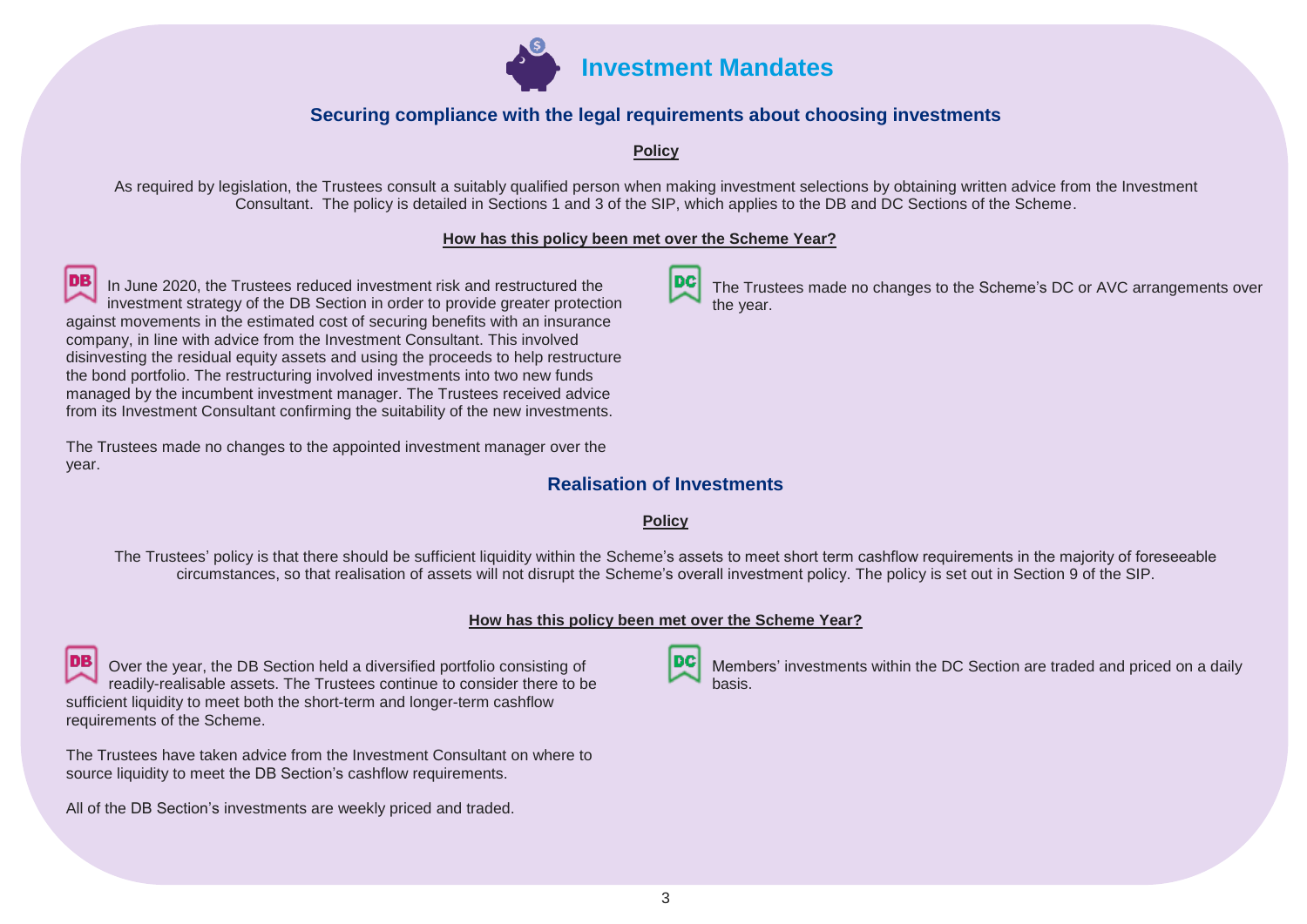

#### **Financial and non-financial considerations and how those considerations are taken into account in the selection, retention and realisation of investments**

**Policy**

The Scheme's SIP outlines the Trustees' beliefs on ESG factors (including climate change). Further details are included in Section 7 of the SIP, which applies to the DB and DC Sections of the Scheme. The Trustees keep their policies under regular review.

#### **How has this policy been met over the Scheme Year?**



The Trustees have given the appointed investment managers full discretion in evaluating ESG factors, including climate change considerations, in particular in relation to the selection, retention, and realisation of underlying investments. In order to monitor the extent to which ESG factors are integrated into the managers' investment decision making, the Trustees have continued to review the Mercer ESG ratings assigned to the strategies in which the Scheme invests as part of regular quarterly performance reporting. Mercer's ESG ratings also continued to be monitored as part of the annual Value for Members' Assessment in respect of the DC Section.

The Trustees do not require the Scheme's investment managers to take non-financial matters into account in their selection, retention and realisation of investments.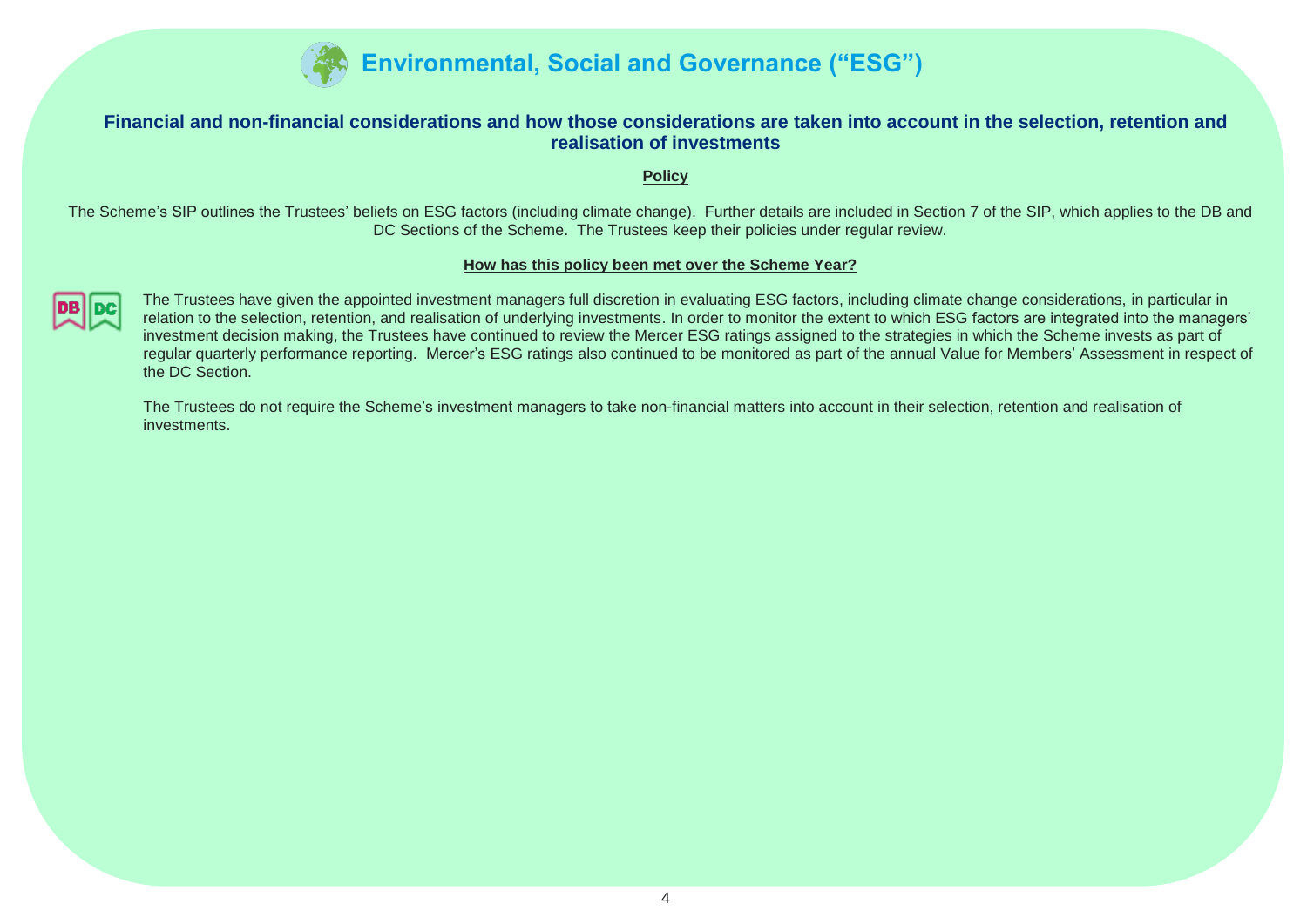

**The exercise of the rights (including voting rights) attaching to the investments and undertaking engagement activities in respect of the investments** (including the methods by which, and the circumstances under which, the Trustees would monitor and engage with relevant persons about relevant matters).

#### **Policy**

The Trustees' policy is to delegate responsibility for the exercising of rights (including voting rights) attaching to the Scheme's investments to the investment managers. Further details are set out in Section 7 of the SIP, which applies to the DB and DC Sections of the Scheme. In addition, it is the Trustees' policy to obtain reporting on voting and engagement and to periodically review the reports to ensure the policies are being met.

#### **How has this policy been met over the Scheme Year?**

During the Scheme Year, voting and engagement summary reports from the Scheme's investment managers were provided to the Trustees for review to ensure that they were aligned with the Trustees' policy. The Trustees do not use the direct services of a proxy voter.

Section 3 includes examples of engagement activity undertaken by the Scheme's DC investment managers within equities, while section 4 sets out a summary of voting activity and a sample of the most significant votes cast on behalf of the Trustees. The DB Section no longer has any exposure to equities and hence voting is not disclosed.

The Trustees support the aims of the UK Stewardship Code and has encouraged its investment managers to report their adherence to the Code. The investment manager within the DB Section (LGIM) is a signatory to the current UK Stewardship Code. All of the Scheme's investment managers within the DC Section (Aviva, BlackRock and Baillie Gifford) are also signatories to the current UK Stewardship Code.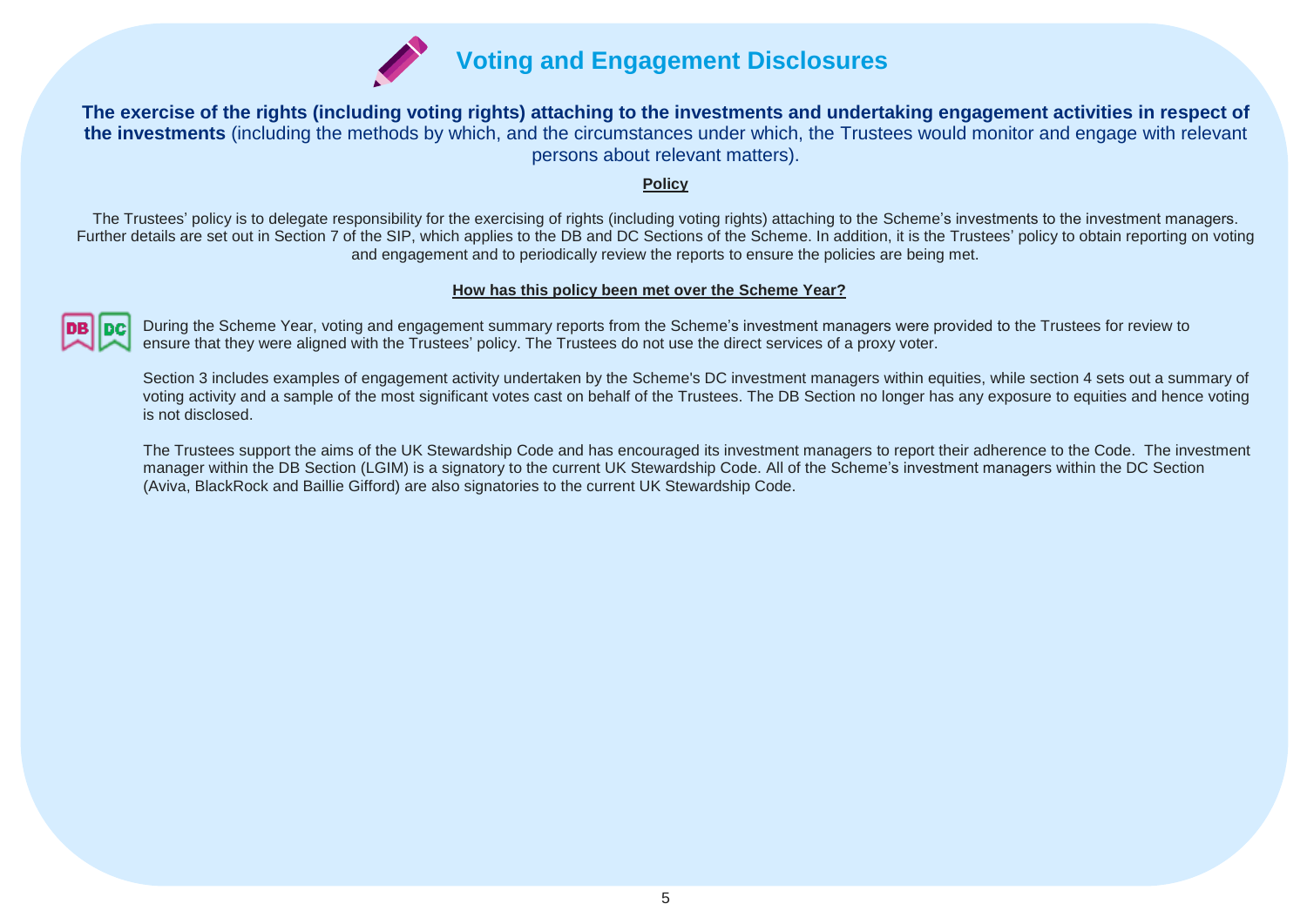

#### **Incentivising asset managers to align their investment strategies and decisions with the Trustees' policies**

**Policy**

The Trustees' policy is set out in Section 8 of the SIP, which applies to the DB and DC Sections of the Scheme.

#### **How has this policy been met over the Scheme Year?**

As the Scheme invests in pooled investment funds, the Trustees accept that they cannot specify the risk profile and return targets for the funds. However, the Trustees have continued to review the appropriateness of the funds to ensure that they are aligned with the investment strategy being targeted.

#### **Evaluation of asset managers' performance and remuneration for asset management services**

**Policy**

The Trustee's policy is set out in Section 8 of the SIP, which applies to the DB and DC Sections of the Scheme.

#### **How has this policy been met over the Scheme Year?**



Over the year, the Trustees have received quarterly investment performance reports which show performance (versus relevant benchmarks and targets) over shorter and longer-term periods. Performance was also considered as part of the annual Value for Members' assessment carried out in respect of the DC Section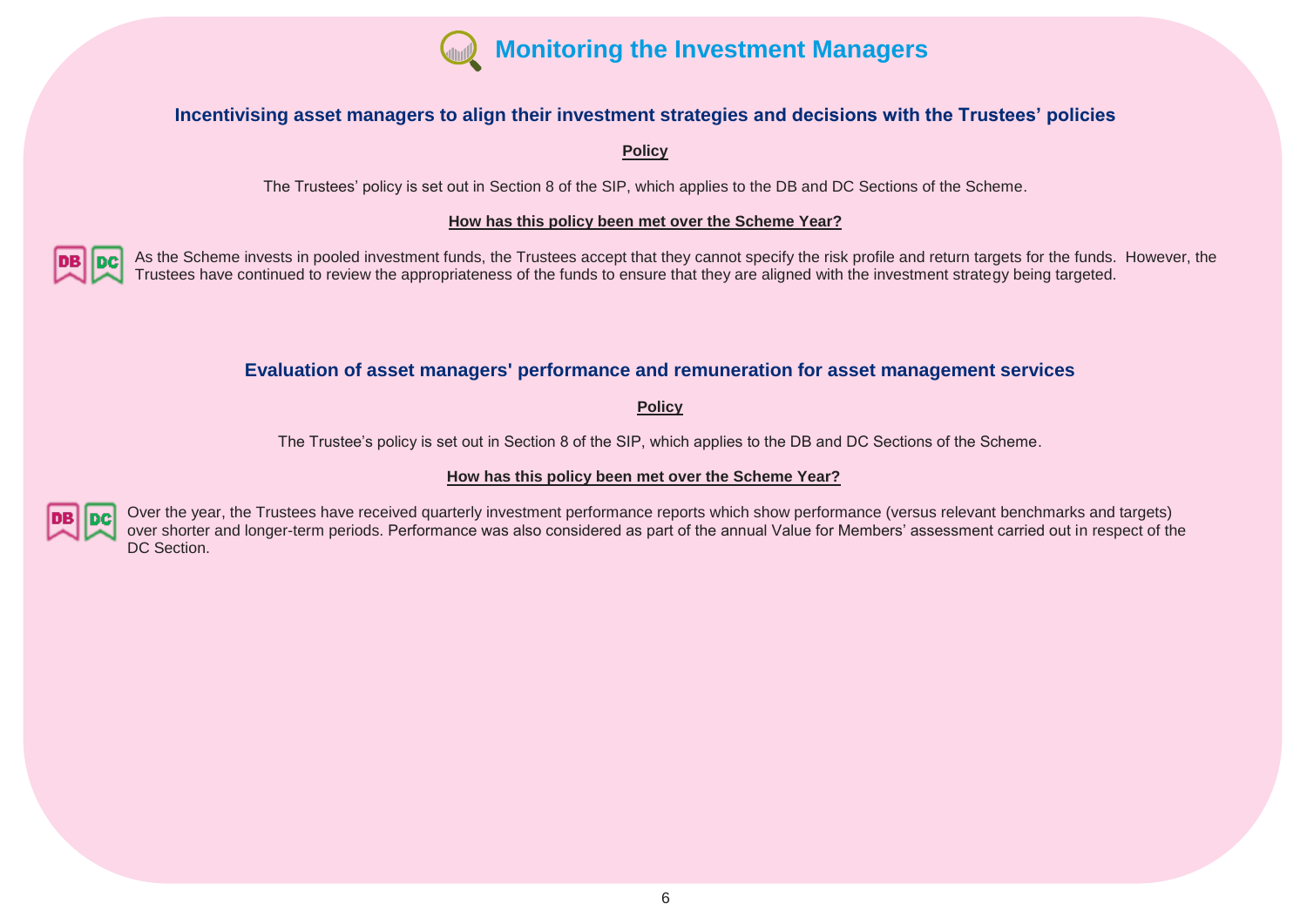

#### **Monitoring portfolio turnover costs**

**Policy**

The Trustees' policy is set out in Section 8 of the SIP, which applies to the DB and DC Sections of the Scheme.

#### **How has this policy been met over the Scheme Year?**

형

The Trustees do not actively monitor portfolio turnover costs with respect to the DB Section of the Scheme. Investment manager performance was reported and evaluated net of all fees and transaction costs (costs incurred as a result of buying and/or selling assets). In addition, where possible, performance objectives for investment managers have been set on a net basis. In this way, managers were incentivised to keep portfolio turnover costs to the minimum required to meet or exceed their objectives.

lов

Transaction costs are disclosed in the annual Chair's Statement and Value for Member Assessment. The transaction costs for each fund cover the buying, selling, lending and borrowing of the underlying securities in the fund by the investment manager. There were no concerns raised in relation to transaction costs as part of the Value for Members' assessment.

#### **The duration of the arrangements with asset managers**

#### **Policy**

The Scheme is a long-term investor and the Trustees do not seek to change the investment manager arrangements on a frequent basis. Further details of the Trustees' policy are set out in Section 8 of the SIP, which applies to the DB and DC Sections of the Scheme.

#### **How has this policy been met over the Scheme Year?**



No changes were made to the appointed investment managers during the year.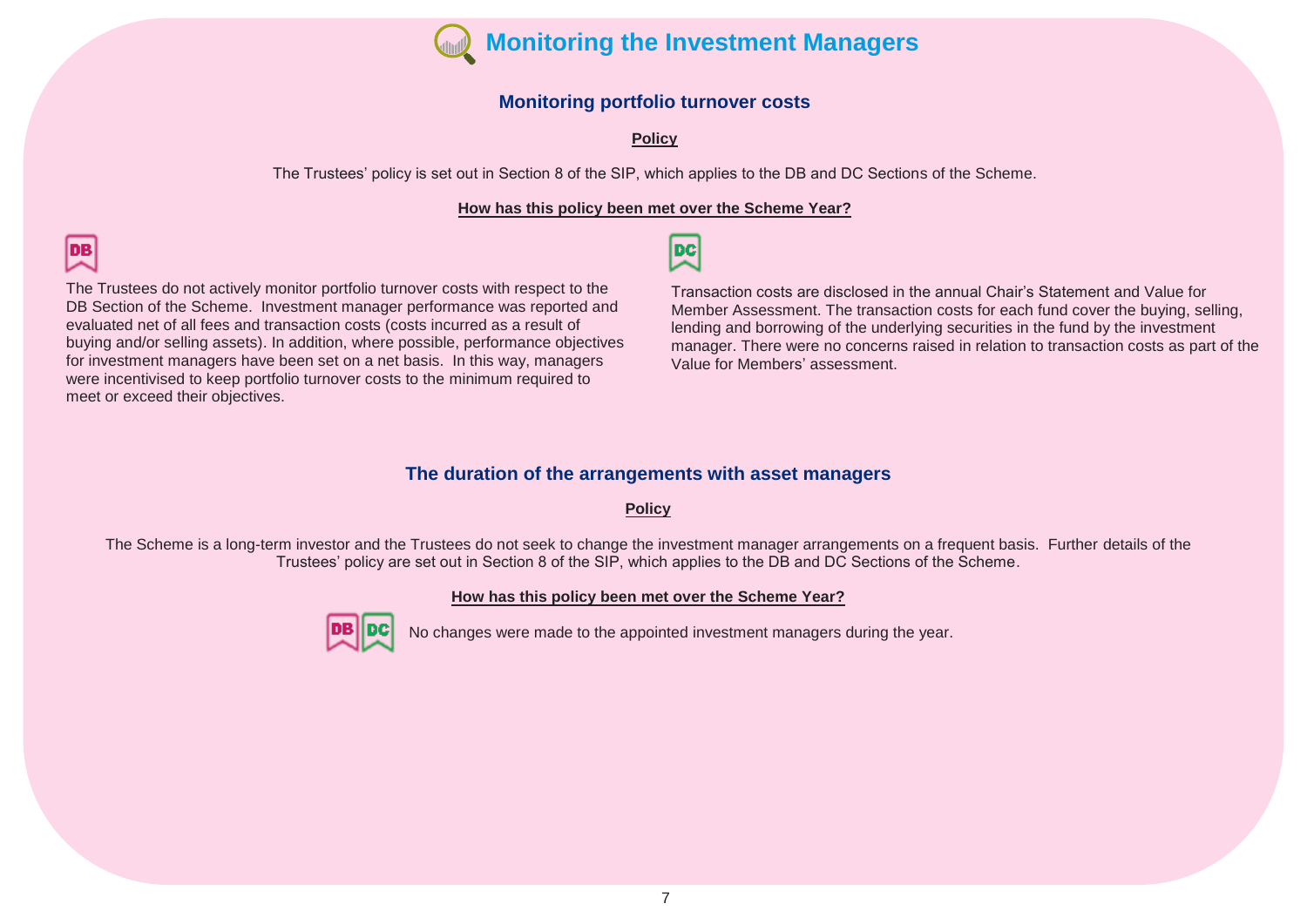#### **Kinds of investments to be held, the balance between different kinds of investments and expected return on investments**

#### **Policy**

# DB

The Trustees' policy on the kinds of investments to be held and the balance between different kinds of investments can be found under Section 6 of the SIP.

The Trustees recognise the risk that may arise from a lack of diversification of investments. Subject to managing the risk from a mismatch of assets and liabilities, the Trustees aim to ensure the asset allocation policy in place results in an adequately diversified portfolio.

# **DC**

The Trustees' policy on the kinds of investments to be held and the balance between different kinds of investments can be found under Sections 6 of the SIP.

The Trustees recognise that members of the Scheme have differing investment needs. The Trustees make available a range of investment funds which enable members to set their own investment allocations, in line with their risk tolerances. Meanwhile, the default lifestyle option is made available for members who may not believe themselves qualified to take investment decisions.

#### **How has this policy been met over the Scheme Year?**



During the Scheme year, the Trustees received investment advice to reduce investment risk and restructure the investment strategy in order to provide greater protection against movements in the estimated cost of securing benefits with an insurance company. As already mentioned, the Trustees subsequently disinvested the residual equity assets and used the proceeds to help restructure the bond portfolio in order to better match the characteristics of the liabilities.

# 咬

The strategic asset allocation of the default lifestyle option is reviewed on a triennial basis, with expected risk and return requirements being considered as part of the review. The date of the last review was November 2019. A review of the self-select options also formed part of the triennial investment review.

The Trustees have reviewed investment performance on a quarterly basis as part of Mercer's quarterly reporting, which considers fund and benchmark performance over both short and longer-term periods.

The Trustees were satisfied that the funds had performed in line with their underlying aims and objectives over the year. As such, the Trustees remain comfortable that the default strategy and self-select funds remain appropriate for the DC Section's membership.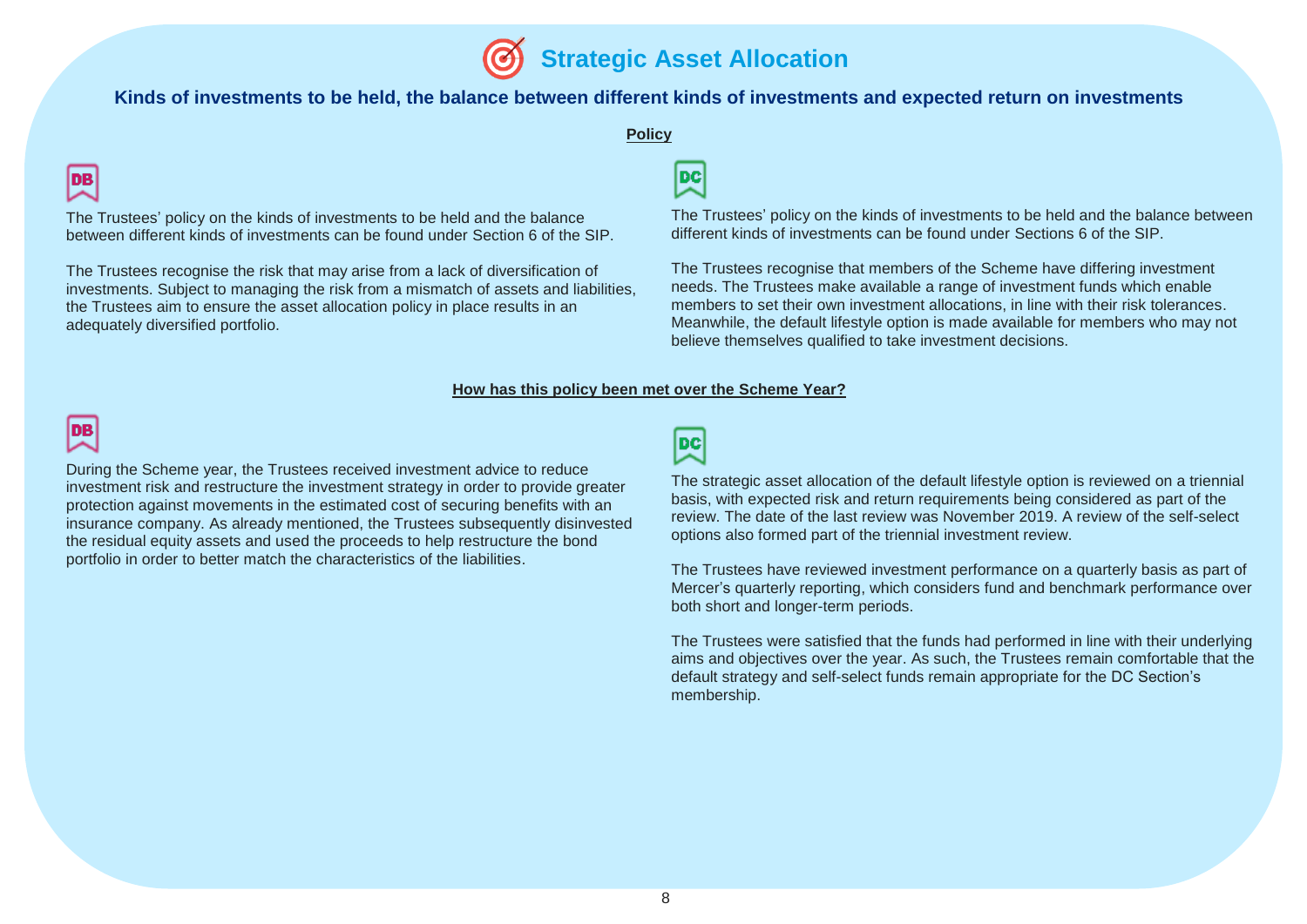

#### **Risks, including the ways in which risks are to be measured and managed**

#### **Policy**

# **DB**

The Trustees recognise a number of risks involved in the investment of the assets of the DB Section and that the choice and allocation of investments can help to mitigate these risks. Details of these risks and how they are measured and managed can be found under Section 5 of the SIP.

The Trustees consider both quantitative and qualitative risk measures on an ongoing basis when deciding investment policies, strategic asset allocation and the choice of asset classes, funds, and asset managers.



As for the DB Section, the Trustees recognise a number of risks involved in the investment of the assets of the DC Section and that the choice and allocation of investments can help to mitigate these risks. Details of these risks and how they are measured and managed can be found under Section 5 of the SIP.

In determining which investment options to make available the Trustees consider the investment risks associated with investment. The level of overall risk can be defined as the uncertainty over the ultimate amount of savings available at retirement.

#### **How has this policy been met over the Scheme Year?**



In addition to the comments made in the previous section, relating to the balance of investments to be held, the Trustees have received updates from its Investment Consultant on developments concerning LGIM. None of these updates resulted in any recommended changes to the DB arrangements.

폇

As for the DC Section, in addition to the comments made in the previous section, the Trustees have also received updates from the Investment Consultant on developments concerning the Scheme's DC investment managers. None of these updates resulted in any recommended changes to the DC arrangements.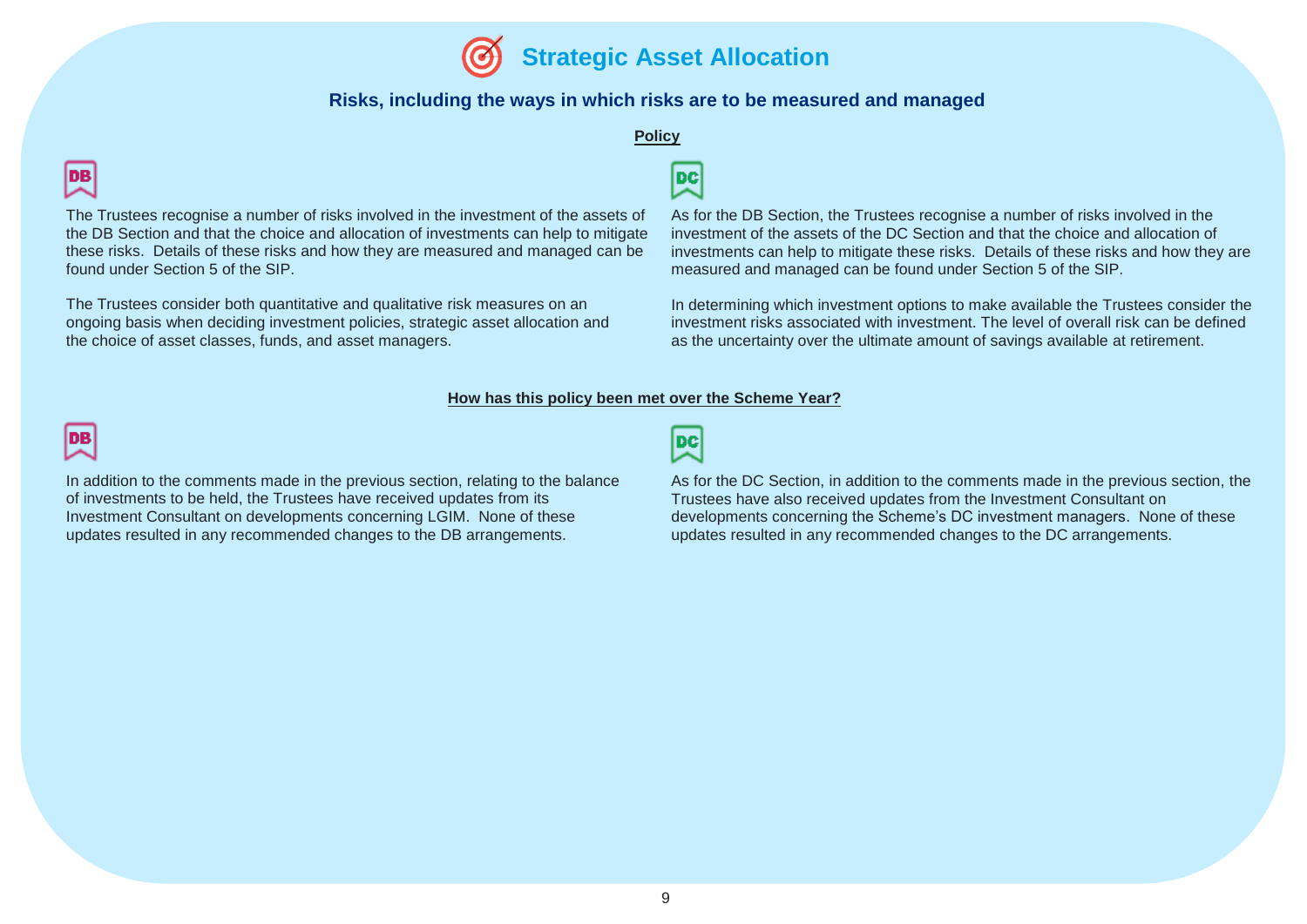# **3. Examples of Engagement Activity by the Scheme's Equity Investment Managers**



The following are examples of engagement activity undertaken in relation of the investments held within the DC Section of the Scheme. Please note that while BlackRock is the manager for the 60:40 Global Equity Index Fund, assets are held in investment vehicle that is administered by Aviva. Aviva are responsible for voting and engagement activity in respect of the underlying assets held within the fund.



# **Aviva engages with Barclays on climate change impacts**

In recent years, Barclays has been targeted by investors and the public due to its perceived lack of response to climate change - being one of the largest lenders to fossil fuels globally. Shareholder advocacy group, ShareAction, filed a shareholder resolution in January 2020, requesting that Barclays align its strategy to the Paris Agreement and set targets to phase out fossil fuels from its financing activities.

Aviva met with Barclays to outline how Barclays should respond, noting that it was a unique opportunity for them to become a sector leader. It was recommended that Barclays reduce exposure to extreme fossil fuels, adopt measures to internally manage and monitor climate impacts, and provide guidance on how to approach its AGM.

Barclays then published its ambition to become the first bank to achieve net zero emissions in all financing activities by 2050. This represents a cultural transformation at the bank and recognises the role that they can play in supporting climate transition. It also shows how investors and society can work with companies to improve corporate sustainability practices.

# **Baillie Gifford encouraged Schibsted to build a consolidated marketplace for better value**

When Baillie Gifford were conducting their initial analysis on Schibsted in 2012, a core tenet of their investment hypothesis was the presence, motivation and positive influence of the family Tinius Trust. It was established by Tinius Nagell-Erichsen, the great-grandson of Schibsted's founder Christian Michael Schibsted. Baillie Gifford believe Schibsted's willingness to take long-term risks can be directly linked to the quiet stewardship of the Trust, an approach that aligns well with their own.

By 2014, they had built very strong relationships at Schibsted and its peer Naspers. Both were competing head-to-head to build digital marketplaces in several exciting growth markets, such as Brazil, Indonesia, Philippines, Thailand and Bangladesh. Baillie Gifford believed that a more consolidated marketplace would be worth more than the sum of its parts. Their best guess was that the market ascribed negative value to many of these assets as years of marketing spend cast doubt on whether market leadership would ever be reached. On several occasions they quietly encouraged the senior teams at both companies to talk rather than fight. In 2015, Schibsted and Naspers entered a series of joint venture agreements and asset swaps. There was a substantial peace dividend as the leader in each market became clear.

## **Aviva engages with BP net zero emissions actions**



Aviva continued their dialogue with the chief executive of BP to build on the momentum following the 2019 shareholder proposal co-filled by Aviva to push for stronger climate action. BP had responded positively earlier in the year with the launch of its 'Reimagining Energy' strategy which committed the company to net zero emissions for most of its business by the middle of the century.

This was an important first step but Aviva continued to engage with management to translate this ambition into a clear climate transition plan which would enable investors to understand and measure the pace of change and evaluate the credibility of the strategy. They were pleased that the company provided a detailed roadmap for the next decade at its capital markets day in September, including a targeted 40% reduction in fossil fuels and a 10-fold increase in investments in new energy projects. This was potentially not only revolutionary for BP but sets an important new standard for the sector.

The challenge now for BP is being able to demonstrate to the market it is still able to deliver superior returns and cash flows as it transitions from high to low carbon assets.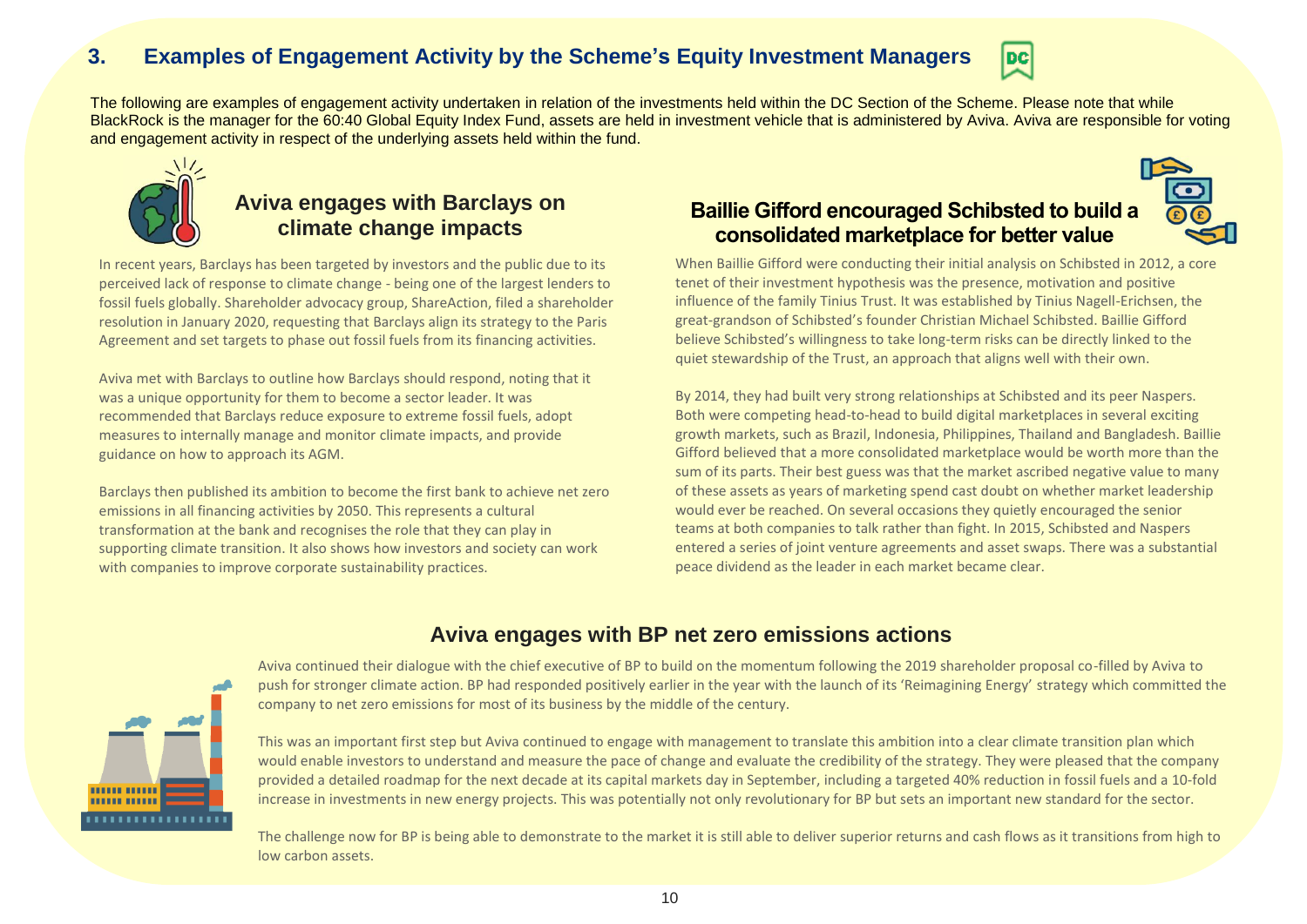# **4. Voting Activity during the Scheme Year**

Set out below is a summary of voting activity for this reporting period relating to the relevant strategies in the DC Section of the Scheme. Funds where voting is not applicable (i.e. non-equity funds) are not included in the list below.

 $|{\bf pc}|$ 



Of the resolutions on which manager voted, what % did they vote with company management?

Of the resolutions on which manager voted, what % did they vote against company management?

*Voting data covering the period from 1 April 2020 to 31 March 2021.* 

*Source: Investment managers, data may not sum due to rounding and as a result of the managers' decision to not vote or abstain in certain instances.*